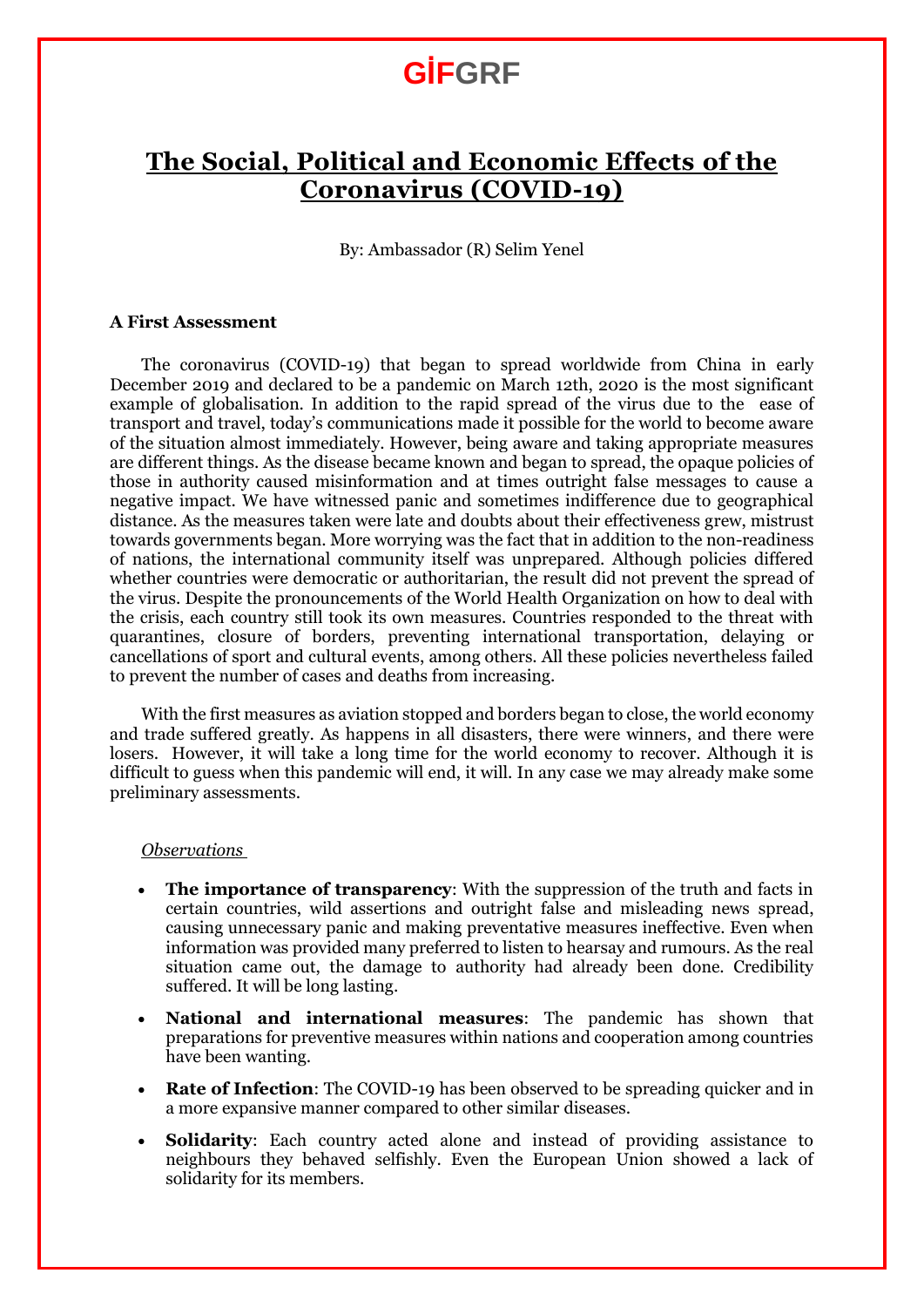# **GİFGRF**

- **Racist attitudes**: As the virus spread from China, racist and xenophobic attitudes were shown towards people of Asian descent and apperance, regardless of whether they are in fact from Asia.
- **Fragility of the economy and commerce**: The aviation sector was the first to be hit and tourism and its sub sectors like sportive and cultural events were affected negatively. The closure of borders hampered commerce. A chain reaction caused a downward spiral in almost all categories. Economic growth has stalled.
- **Information disorder**: Debate continues on the origin of how the virus came about. There is also a conflict of information on its treatment, which increases confusion on the correct course of action in preventing the further spread of the virus. There were those who exploited the situation through social media, causing increased disorientation. Experts had to struggle to find a voice.
- **Online work and education**: This is an area with a possible positive outcome. Employees began working online from their homes. Although this is not new, it has become a necessity. If this method becomes successful, the result maybe a new model of business. Workplaces may shrink, savings may develop and this might even have an additional positive effect on traffic. Needless to say, employees' rights should also be protected given the new circumstances. Although online education is already taking place, albeit sporadically, this may also increase and again have a positive side effect for future schooling.
- **Responsibilities of nations**: After the pandemic is brought under control, there will be a need for a general assessment and self criticism on what took place. China has a responsibility to explain in a transparent manner how the virus originated. The United Nations through the WHO also has an obligation to enforce nations to adhere to its preventive standards.

#### *What should be done for the future?*

COVID-19, with its global effects has been a new phenomenon confronting humanity. Mankind is at a turning point. There will be other natural or man made disasters to face in the future with local, regional and global repercussions. With the goal of "Health for Everyone", steps need to be taken to ensure synchronization and closer cooperation between international and intranational health agencies. In addition to solving the current pandemic, there are measures that can already be taken:

- **Preparation**: Countries should start preparing without delay for the next disaster. In addition to health issues, steps should be taken for matters, such as climate change or other possible disasters and these should be explained to the public.
- **Education**: In order to prevent panic or complacency, education should start at an early age to inform on how to respond and act during disasters. Society should be kept abreast of preparations and made ready to deal with any calamity.
- **Responsibility**: Authorities should act responsibly and transparently. Cases and deaths should not be hidden. Authorities should demonstrate that they are on top of things to establish trust. They should rely on experts and measures taken should be credible. Suppliers and users of social media need to act responsibly to prevent those who abuse the situation.
- **International response**: The UN General Assembly should organize a Special Session on global disasters and how to manage them. In this session, nations' actions and responsibilities including the concept of sovereignty should be discussed in detail. China should be held responsible and called upon to give an explanation on how this